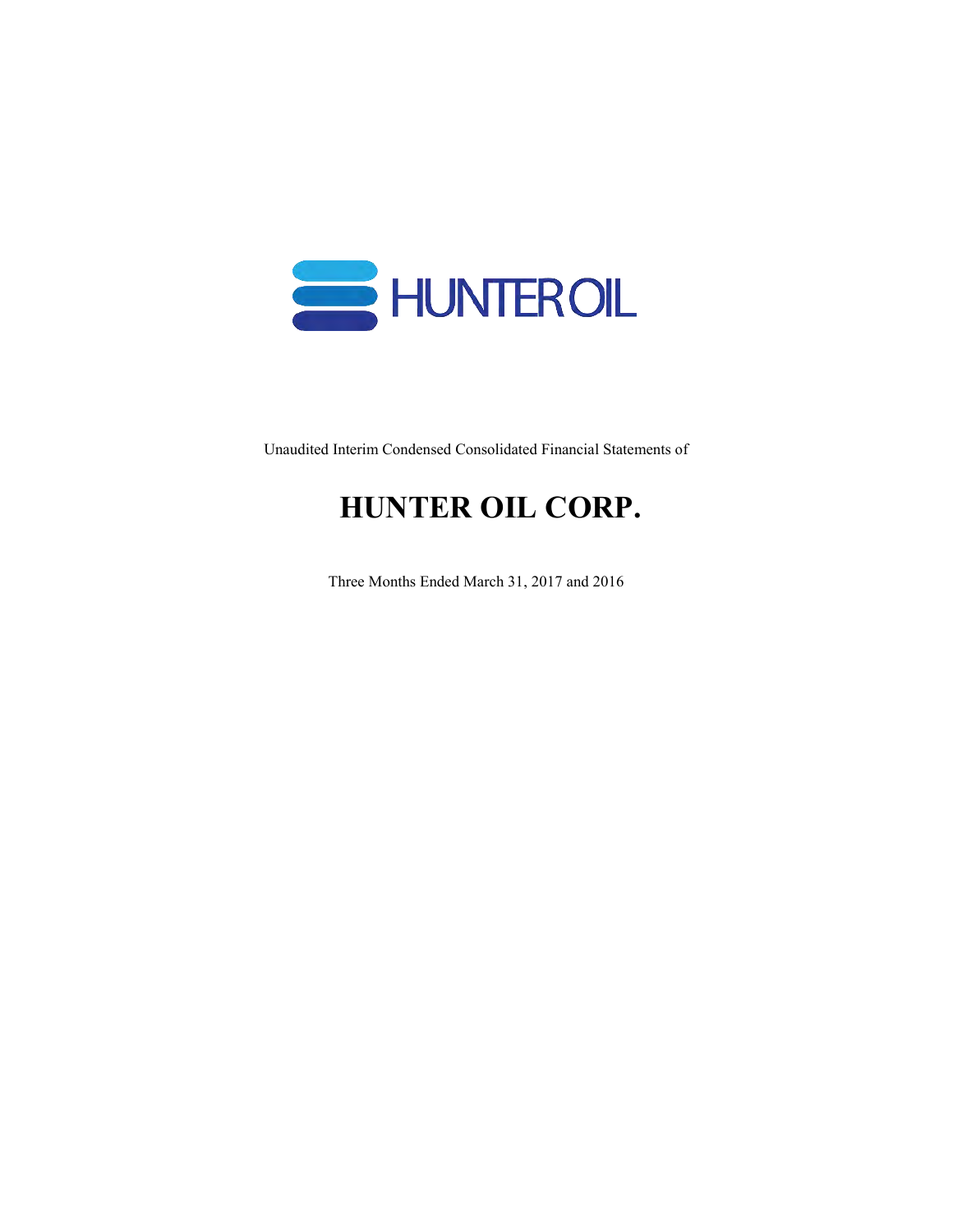### NOTICE OF NO AUDITOR REVIEW OF INTERIM FINANCIAL STATEMENTS

Under National Instrument 51-102, Part 4, subsection 4.3 (3) (a), if an auditor has not performed a review of the interim financial statements, they must be accompanied by a notice indicating that the financial statements have not been reviewed by an auditor.

The accompanying unaudited interim consolidated condensed financial statements of the Company have been prepared by management and approved by the Board of Directors of the Company.

The Company's independent auditor has not performed a review of these unaudited interim consolidated condensed financial statements in accordance with standards established by the Chartered Professional Accountants of Canada for a review of interim financial statements by an entity's auditor.

August 15, 2017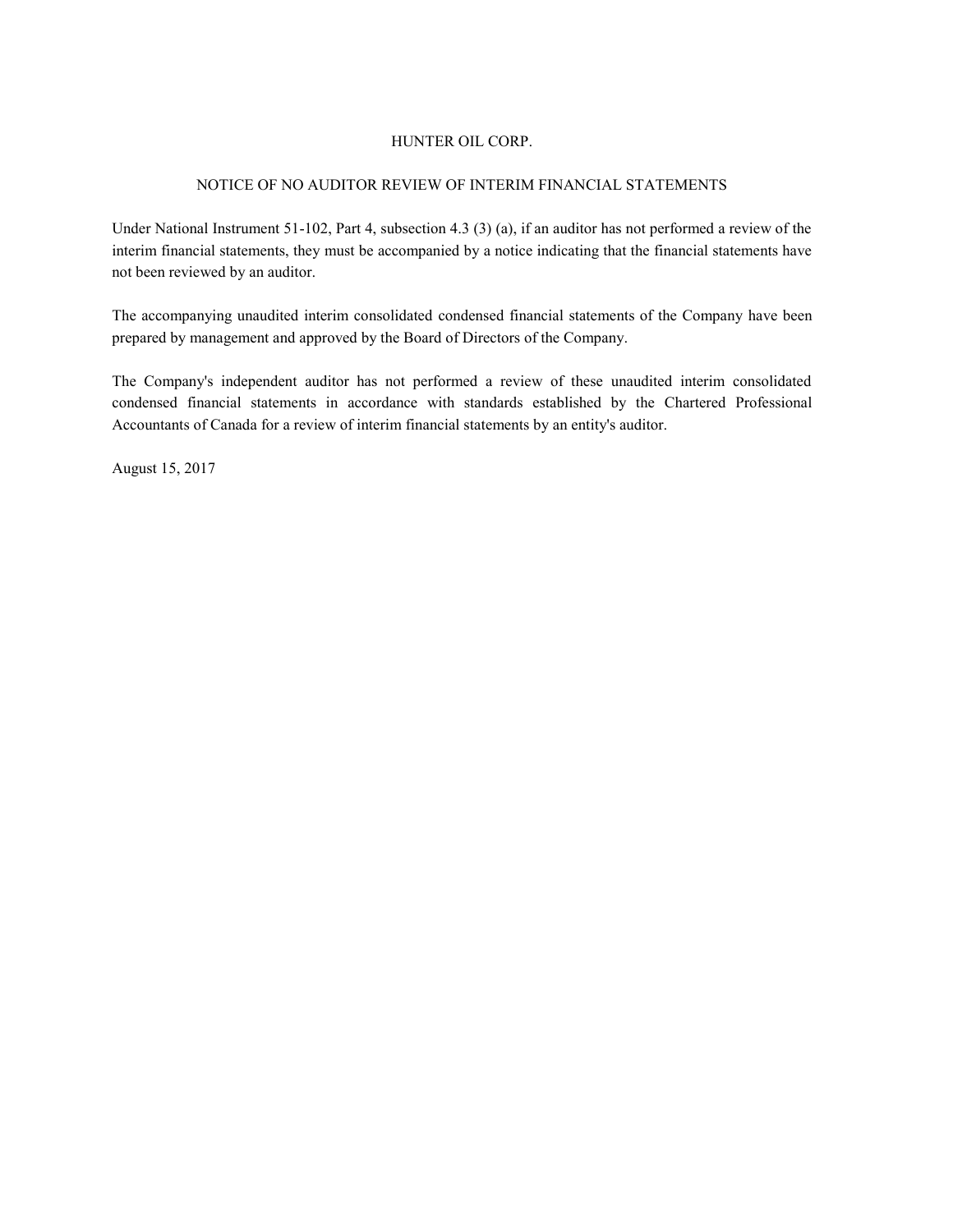| Condensed Consolidated Balance Sheets (Unaudited)  |                 |            |                    |
|----------------------------------------------------|-----------------|------------|--------------------|
| (all amounts expressed in thousands of US dollars) |                 |            |                    |
|                                                    |                 |            |                    |
|                                                    | As of March 31, |            | As of December 31, |
|                                                    |                 | 2017       | 2016               |
| Assets                                             |                 |            |                    |
| Current assets                                     |                 |            |                    |
| Cash and cash equivalents                          | $\mathbb{S}$    | 94         | \$<br>1,050        |
| Receivables                                        |                 | 101        | 166                |
| Subscription receivable                            |                 | 453        | 453                |
| Pepaid expenses and other deposits                 |                 | 607        | 522                |
| Total current assets                               |                 | 1,255      | 2,191              |
| Non-current assets                                 |                 |            |                    |
| Exploration and evaluation assets                  |                 | 165        | 64                 |
| Property and equipment, net                        |                 | 39,200     | 38,947             |
| Restricted cash                                    |                 | 2,340      | 2,340              |
| Total non-current assets                           |                 | 41,705     | 41,351             |
| <b>Total Assets</b>                                | \$              | 42,960     | \$<br>43,542       |
| Liabilities and Shareholders' Equity               |                 |            |                    |
| <b>Current</b> liabilities                         |                 |            |                    |
| Accounts payable and accrued liabilities           | \$              | 614        | \$<br>474          |
| Asset retirement obligations                       |                 | 643        | 527                |
| Total current liabilities                          |                 | 1,257      | 1,001              |
| Asset retirement obligations                       |                 | 17,347     | 17,240             |
| Total liabilities                                  |                 | 18,604     | 18,241             |
| Shareholders' equity                               |                 |            |                    |
| Equity instruments                                 |                 | 126,628    | 126,628            |
| Contributed surplus                                |                 | 9,256      | 9,256              |
| Accumulated deficit                                |                 | (111, 528) | (110, 583)         |
| Total shareholders' equity                         |                 | 24,356     | 25,301             |
| Total Liabilities and Shareholders' Equity         | \$              | 42,960     | \$<br>43,542       |

See accompanying notes to unaudited interim condensed consolidated financial statements.

Approved by the Board of Directors:

Director Director

/s/ Al H. Denson /s/ Andrew Hromyk Al H. Denson Andrew Hromyk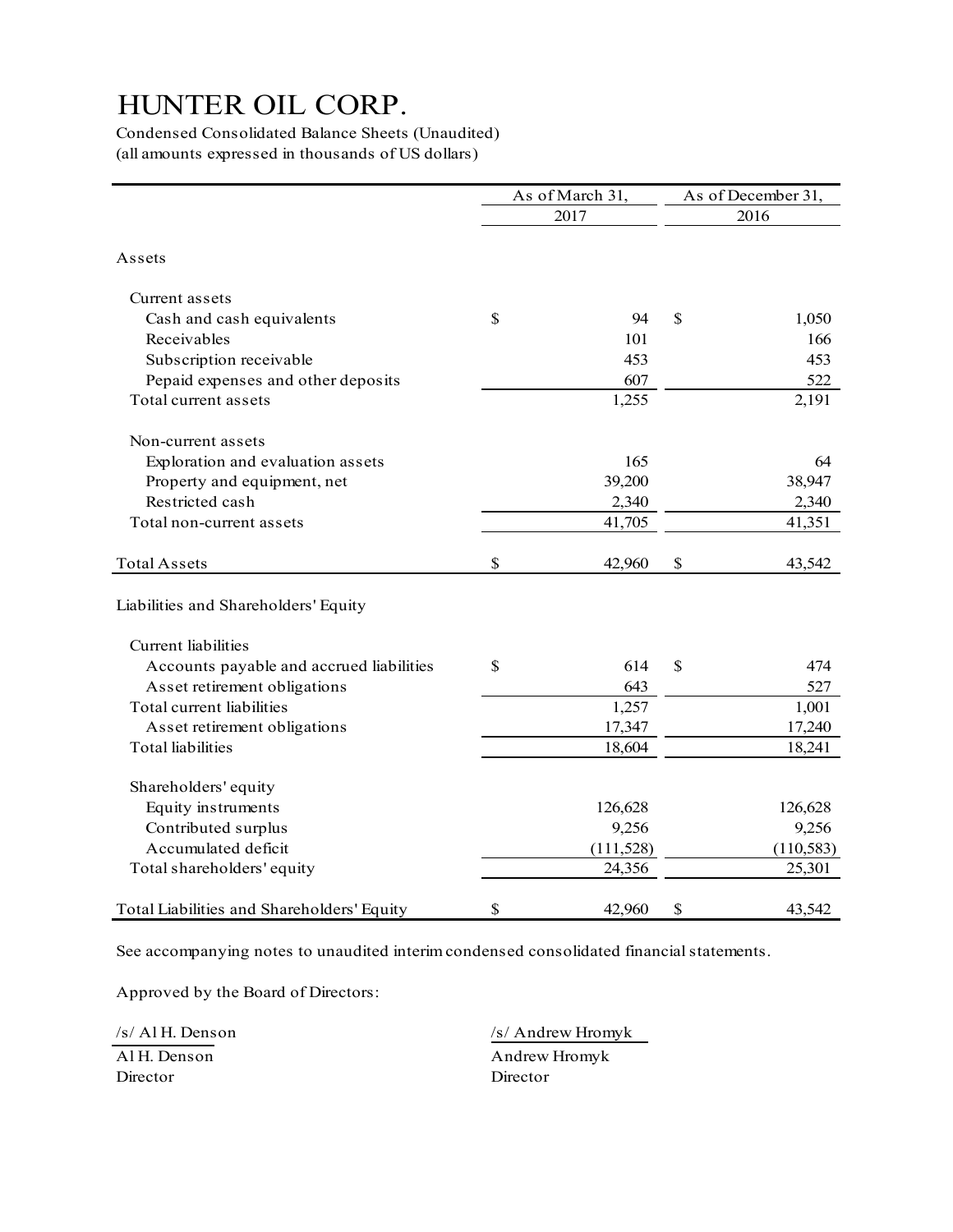Condensed Consolidated Statements of Operations and Comprehensive Loss (Unaudited) (all amounts expressed in thousands of US dollars)

|                                       |           | Three Months Ended |    |         |  |  |  |  |
|---------------------------------------|-----------|--------------------|----|---------|--|--|--|--|
|                                       | March 31, |                    |    |         |  |  |  |  |
|                                       |           | 2017               |    |         |  |  |  |  |
| Revenues                              |           |                    |    |         |  |  |  |  |
| Oil and gas sales                     | \$        | 457                | \$ | 236     |  |  |  |  |
| Less: Royalties                       |           | (96)               |    | (51)    |  |  |  |  |
| Revenues, net of royalties            |           | 361                |    | 185     |  |  |  |  |
| Expenses                              |           |                    |    |         |  |  |  |  |
| Operating and production costs        |           | 319                |    | 168     |  |  |  |  |
| Workover expenses                     |           | 41                 |    | 21      |  |  |  |  |
| General and administrative            |           | 600                |    | 685     |  |  |  |  |
| Loss on disposition of assets         |           | 22                 |    |         |  |  |  |  |
| Depreciation and depletion            |           | 180                |    | 191     |  |  |  |  |
| Accretion                             |           | 111                |    | 96      |  |  |  |  |
| Other, net                            |           | 33                 |    | 58      |  |  |  |  |
| Foreign currency translation gain     |           |                    |    | (1)     |  |  |  |  |
| Total expenses                        |           | 1,306              |    | 1,218   |  |  |  |  |
| Net comprehensive loss for the period | \$        | (945)              | \$ | (1,033) |  |  |  |  |
| Loss per share - basic and diluted    | \$        | (0.12)             | \$ | (0.65)  |  |  |  |  |

See accompanying notes to unaudited interim condensed consolidated financial statements.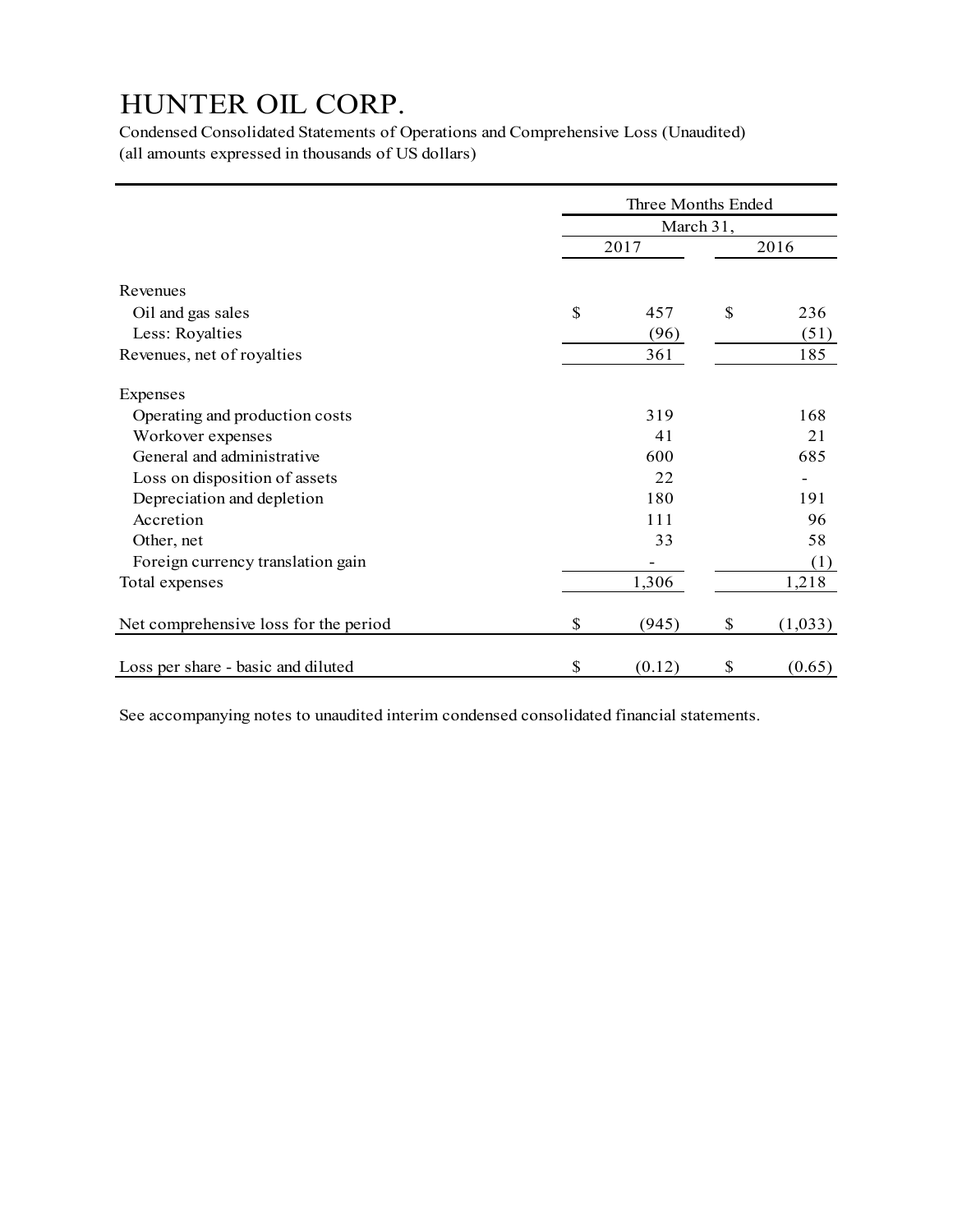Condensed Consolidated Statements of Shareholders' Equity (Unaudited) (all amounts, except common shares, expressed in thousands of US dollars)

|                                                       | Number of Common Shares |           |      |            |              |  |
|-------------------------------------------------------|-------------------------|-----------|------|------------|--------------|--|
|                                                       | March 31,               |           |      | March 31,  |              |  |
|                                                       | 2017                    | 2016      | 2017 |            | 2016         |  |
|                                                       |                         |           |      |            |              |  |
| <b>Total Shareholders' Equity, beginning balances</b> |                         |           | \$   | 25,301     | 26,810<br>S  |  |
| <b>Equity Instruments (Common Shares)</b>             |                         |           |      |            |              |  |
| Balance, December 31                                  | 8,070,871               | 1,600,881 |      | 126,628    | 124,166      |  |
| Balance, March 31                                     | 8,070,871               | 1,600,881 |      | 126,628    | 124,166      |  |
| <b>Contributed Surplus</b>                            |                         |           |      |            |              |  |
| Balance, December 31                                  |                         |           |      | 9,256      | 9,256        |  |
| Balance, March 31                                     |                         |           |      | 9,256      | 9,256        |  |
| <b>Accumulated Deficit</b>                            |                         |           |      |            |              |  |
| Balance, December 31                                  |                         |           |      | (110, 583) | (106, 612)   |  |
| Net loss                                              |                         |           |      | (945)      | (1,033)      |  |
| Balance, March 31                                     |                         |           |      | (111, 528) | (107, 645)   |  |
|                                                       |                         |           |      |            |              |  |
| <b>Total Shareholders' Equity, ending balances</b>    |                         |           | \$   | 24,356     | 25,777<br>S. |  |

See accompanying notes to unaudited interim condensed consolidated financial statements.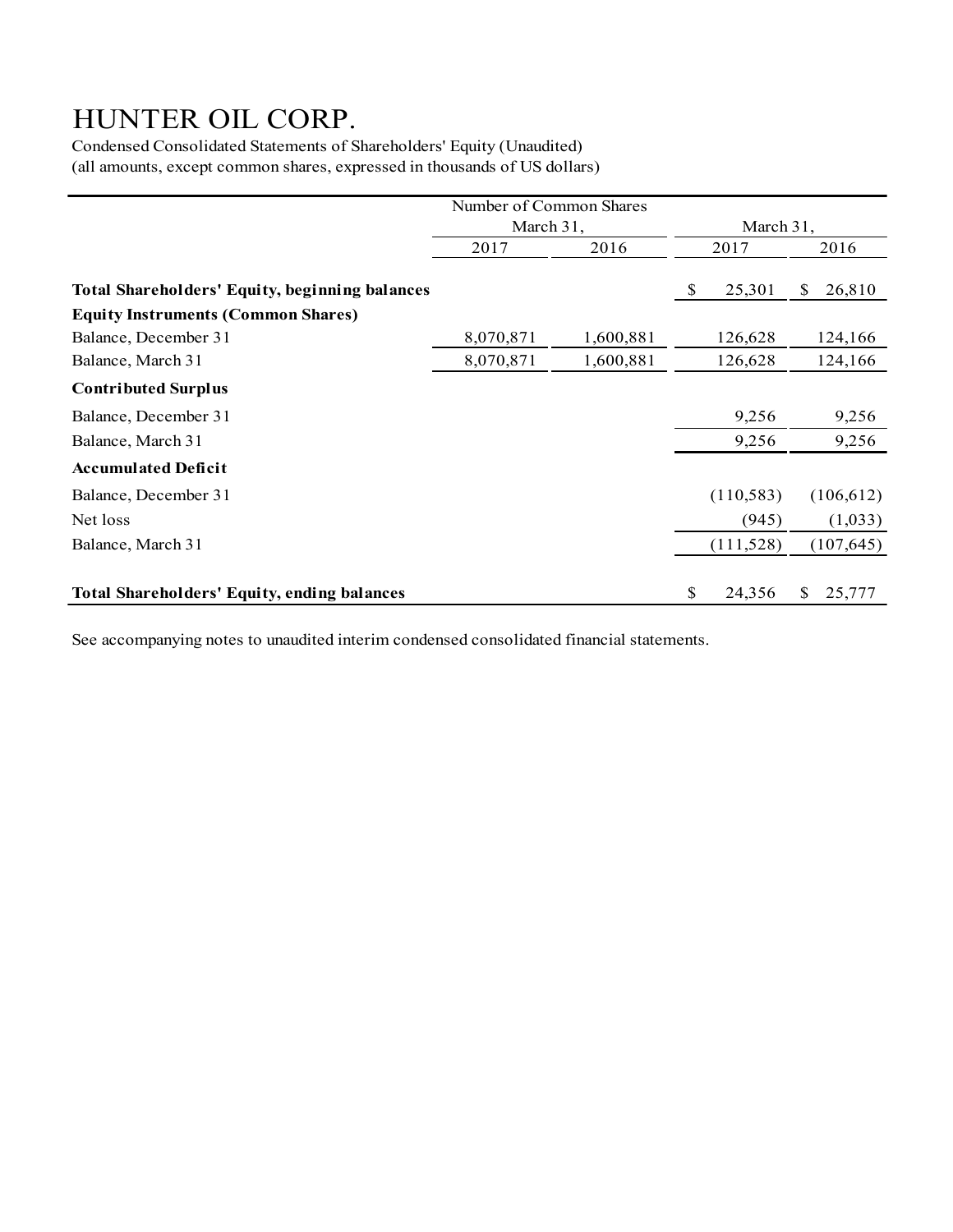Condensed Consolidated Statements of Cash Flows (Unaudited) (all amounts expressed in thousands of US dollars)

|                                                    | Years Ended<br>March 31, |                              |               |  |  |  |
|----------------------------------------------------|--------------------------|------------------------------|---------------|--|--|--|
|                                                    | 2017                     | 2016                         |               |  |  |  |
| Cash provided by (used in):                        |                          |                              |               |  |  |  |
| Operating activities                               |                          |                              |               |  |  |  |
| Net loss for the year                              | \$                       | (945)                        | \$<br>(1,033) |  |  |  |
| Add (deduct) non-cash items:                       |                          |                              |               |  |  |  |
| Depreciation and depletion                         |                          | 180                          | 191           |  |  |  |
| Accretion of asset retirement costs                |                          | 111                          | 96            |  |  |  |
| Loss on disposition of assets                      |                          | 22                           |               |  |  |  |
| Foreign currency translation gain                  |                          |                              | (1)           |  |  |  |
| Non-cash other expense                             |                          | 36                           | 8             |  |  |  |
| Total non-cash items                               |                          | (596)                        | (739)         |  |  |  |
| Asset retirement expenditures                      |                          | (8)                          | (8)           |  |  |  |
| Changes in working capital                         |                          | 120                          | (142)         |  |  |  |
| Cash used in operations                            |                          | (484)                        | (889)         |  |  |  |
| Investing activities                               |                          |                              |               |  |  |  |
| Exploration and evaluation expenditures            |                          | (101)                        |               |  |  |  |
| Property and equipment expenditures                |                          | (371)                        | (151)         |  |  |  |
| Decreases in restricted cash, net                  |                          | $\qquad \qquad \blacksquare$ | 1,248         |  |  |  |
|                                                    |                          |                              |               |  |  |  |
| Cash provided by (used in) investing activities    |                          | (472)                        | 1,097         |  |  |  |
| Financing activities                               |                          |                              |               |  |  |  |
| Proceeds from private placement funding            |                          |                              | 659           |  |  |  |
| Cash provided by (used in) financing activities    |                          |                              | 659           |  |  |  |
|                                                    |                          |                              |               |  |  |  |
| Change in cash and cash equivalents                |                          | (956)                        | 867           |  |  |  |
| Cash and cash equivalents, beginning of the period |                          | 1,050                        | 1,257         |  |  |  |
| Cash and cash equivalents, end of period           | \$                       | 94                           | \$<br>2,124   |  |  |  |

See accompanying notes to unaudited interim condensed consolidated financial statements.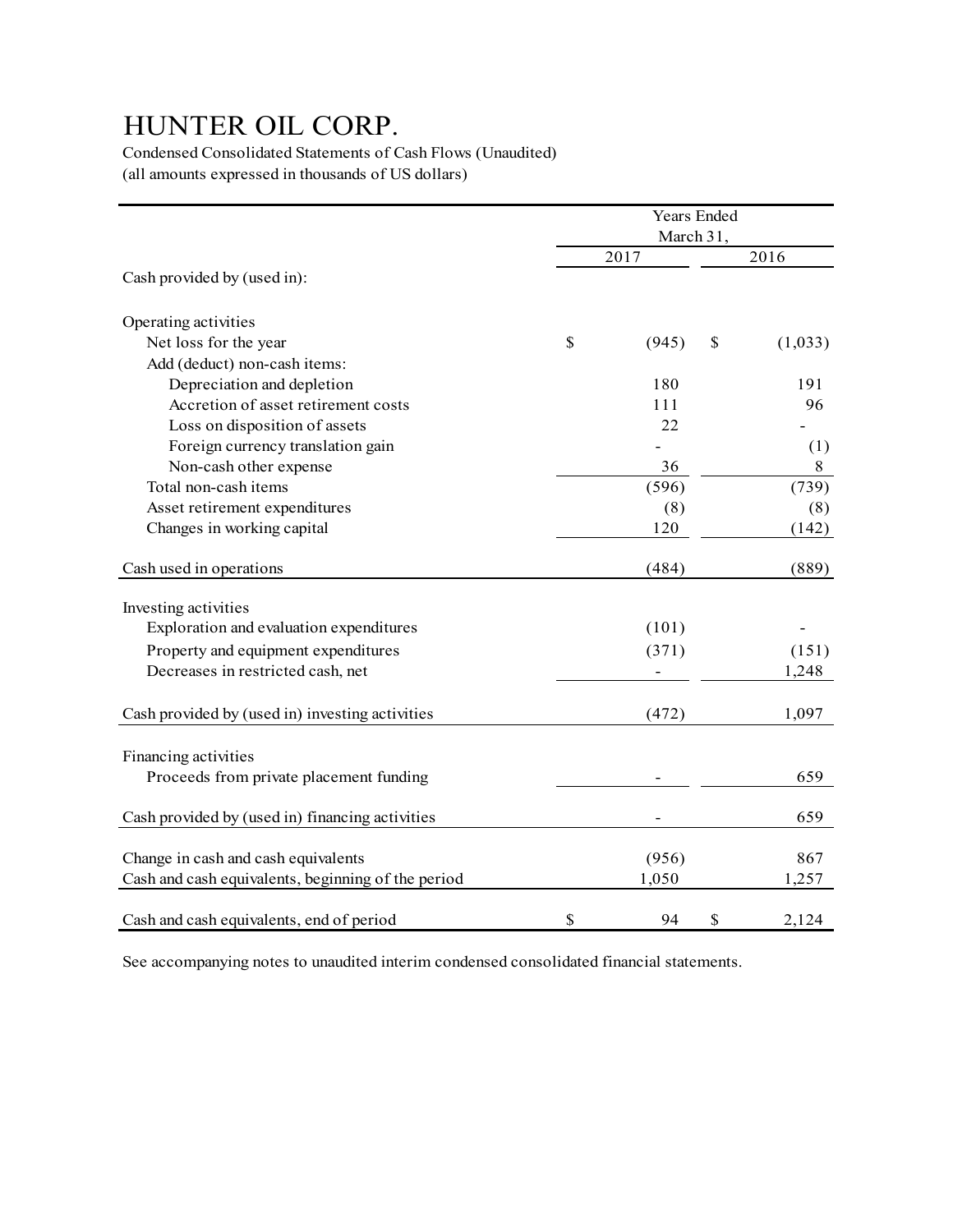Notes to Unaudited Interim Condensed Consolidated Financial Statements (All amounts in thousands of US dollars unless otherwise indicated)

Three Months Ended March 31, 2017 and 2016

### **1. Reporting Entity and Description of Business**

Hunter Oil Corp., formerly known as Enhanced Oil Resources Inc., was incorporated in British Columbia, Canada and is engaged, through its wholly-owned U.S. subsidiaries (collectively referred to as the "Company") in the acquisition, development, operation and exploitation of crude oil and natural gas properties in the Permian Basin in eastern New Mexico, United States.

Common shares of the Company are listed on the TSX Venture Exchange ("TSX-V") under the symbol "HOC" and quoted on the OTCQX ("Over the Counter" marketplace) under the symbol "HOILF". The address of the registered office of the Company is Suite 940, 1040 West Georgia Street, Vancouver, British Columbia, V6E 4H1 Canada.

# **2. Liquidity and Going Concern**

While these unaudited interim condensed financial statements are prepared on the basis that the Company will continue to operate as a going concern, which assumes that the Company will be able to realize its assets and discharge its liabilities in the normal course of business for the twelve-month period following the date of these consolidated financial statements, certain conditions and events cast significant doubt on the validity of this assumption. For the three months ended March 31, 2017, the Company had negative cash flows from operations of approximately \$0.5 million and, at March 31, 2017, an accumulated deficit of approximately \$111.5 million. The Company also expects to incur further losses during the future development of its business. The Company's ability to continue as a going concern is dependent upon its ability to generate profitable production and to obtain additional funding from loans or equity financings or through other arrangements. Although the Company has been successful in obtaining financing, there is no assurance that it will be able to obtain adequate financing in the future or that such financing will be on terms acceptable to the Company.

These annual consolidated financial statements do not reflect the adjustments to the carrying values of assets and liabilities and the reported expenses and balance sheet classifications that would be necessary were the going concern assumption deemed to be inappropriate. These adjustments could be material.

#### **3. Basis of Presentation and Summary of Significant Accounting Policies**

#### **Statement of Compliance**

These unaudited interim condensed consolidated financial statements have been prepared in accordance with International Financial Reporting Standards ("IFRS") as issued by the International Accounting Standards Board ("IASB") applicable to the preparation of interim condensed financial statements, including International Accounting Standard 34, "Interim Financial Reporting." The Company has consistently applied the same accounting policies as those set out in the audited consolidated financial statements for the year ended December 31, 2016, which are available on the Company's website at www.hunteroil.com. Certain disclosures included in the notes to the annual consolidated financial statements have been condensed in the following note disclosures or have been disclosed on an annual basis only. Accordingly, these interim condensed consolidated financial statements should be read in conjunction with the audited consolidated financial statements for the year ended December 31, 2016, which have been prepared in accordance with IFRS as issued by the IASB.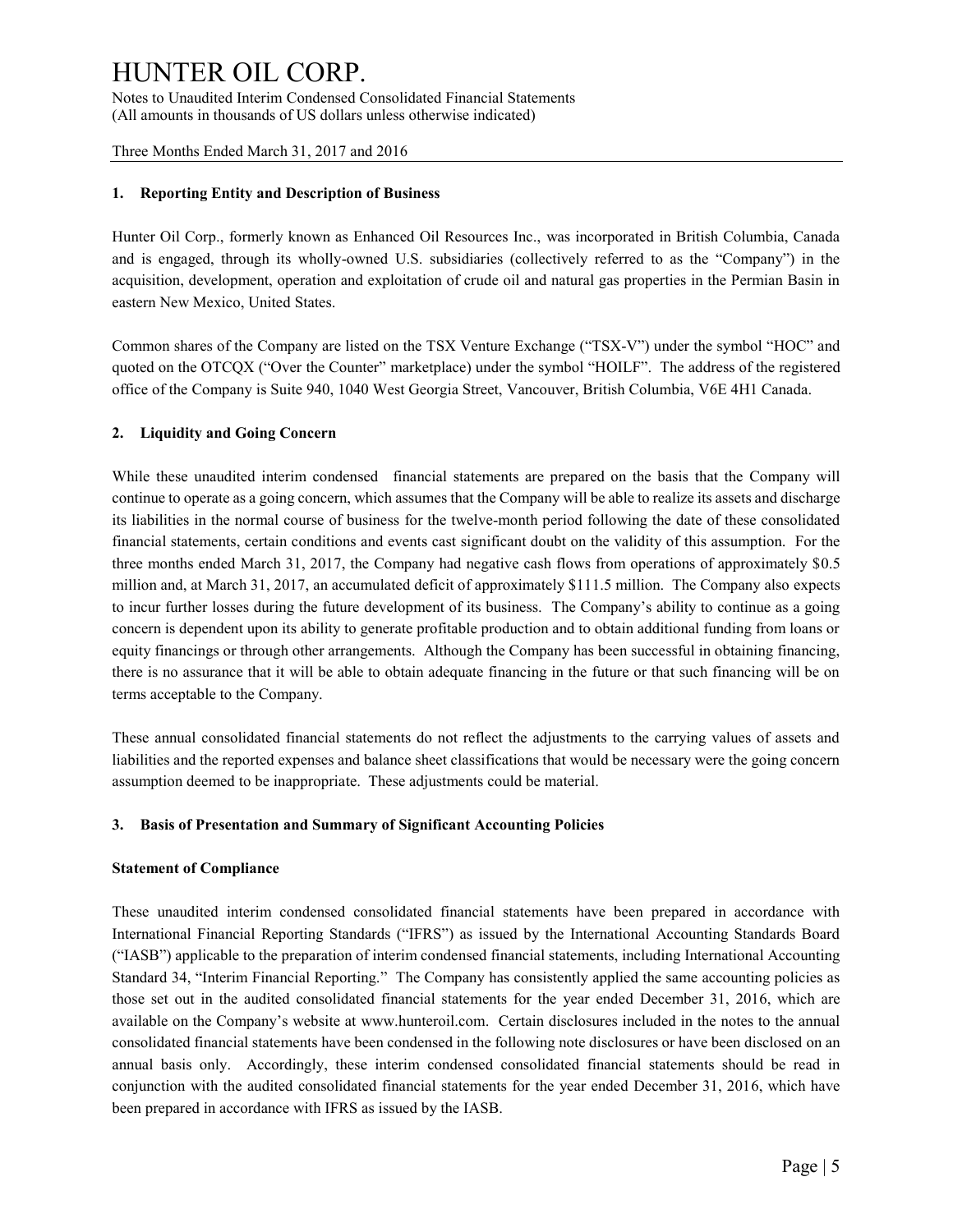Notes to Unaudited Interim Condensed Consolidated Financial Statements (All amounts in thousands of US dollars unless otherwise indicated)

Three Months Ended March 31, 2017 and 2016

The accounting policies applied in these unaudited interim consolidated financial statements are based on IFRS issued and outstanding as of August 15, 2017, the date the Company's Board of Directors approved the statements.

The accompanying unaudited interim condensed consolidated financial statements include all adjustments, composed of normal recurring adjustments, considered necessary by management to fairly state the Company's results of operations, financial position and cash flows. The operating results for interim periods are not necessarily indicative of results that may be expected for any other interim period or for the full year. Accordingly, actual results may differ from these estimates.

### **Basis of Presentation**

**Functional Currency** – These unaudited interim condensed consolidated financial statements are presented in United States dollars, unless otherwise indicated. All references to \$ are to United States dollars and references to C\$ are to Canadian dollars.

**Reclassifications –** Certain reclassifications have been made to the March 31, 2017, unaudited interim condensed consolidated financial statements to conform to the current year presentation. These reclassifications had no effect on previously reported results of operations or accumulated deficit.

**Basis of Measurement and Estimation Uncertainty** – The unaudited interim condensed consolidated financial statements are prepared on a historical cost basis except as detailed in the Company's accounting policies disclosed in this note. The timely preparation of the unaudited interim condensed consolidated financial statements requires management to make estimates and assumptions that affect the application of accounting policies and the reported amounts of assets and liabilities and the disclosure of contingencies at the date of the unaudited interim condensed consolidated financial statements, and the amount of revenues and expenses. Accordingly, actual results may differ from these estimates.

**Principles of Consolidation and Presentation** – The unaudited interim condensed consolidated financial statements of the Company include the financial information of Hunter Oil Corp. (the "Parent Company") and its wholly-owned subsidiary, Hunter Oil Management Corp. ("HOMC") (formerly Ridgeway Petroleum (Florida), Inc.). HOMC includes the results of its wholly-owned subsidiaries, Hunter Oil Resources Corp. (formerly Enhanced Oil Resources USA Inc.), Milnesand Minerals Inc., Chaveroo Minerals Inc., and Hunter Oil Production Corp. ("HOPC") (formerly Arizona Resources Industries, Inc.). HOPC includes the results of its wholly-owned subsidiaries, Ridgeway Arizona Oil Corp. and EOR Operating Company. All intercompany amounts have been eliminated upon consolidation.

# **4. Restricted Cash**

Restricted cash is comprised of cash escrowed amounts and certificates of deposit at banks which are pledged either to secure plugging and abandonment obligations for properties operated by the Company's subsidiaries or to secure a well site reclamation project in Canada.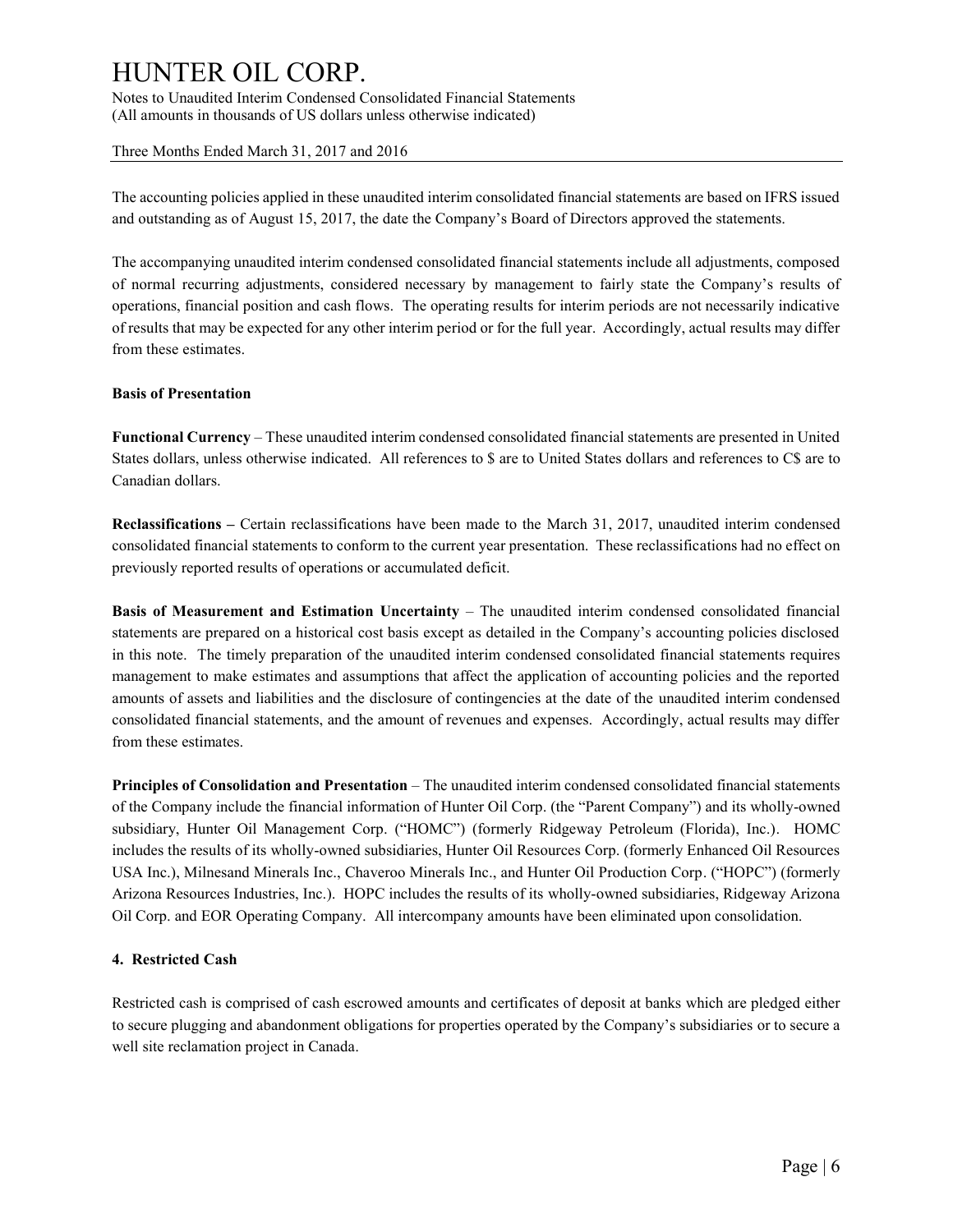Notes to Unaudited Interim Condensed Consolidated Financial Statements (All amounts in thousands of US dollars unless otherwise indicated)

### Three Months Ended March 31, 2017 and 2016

The following table summarizes restricted cash balances:

|                                                              |     | March 31,<br>2017 | March 31,<br>2016 |       |  |
|--------------------------------------------------------------|-----|-------------------|-------------------|-------|--|
| Bank deposits pledged to secure asset retirement obligations | S   | 2,340             | S                 | 2,340 |  |
| Short-term                                                   | \$. |                   |                   |       |  |
| Long-term                                                    | S   | 2,340             | S                 | 2,340 |  |

### **5. Receivables and Subscriptions Receivable**

The Company's receivables were comprised of amounts due from crude oil purchasers of \$0.1 million at both March 31, 2017 and December 31, 2016, and other receivables of \$0.1 million at December 31, 2016. The Company's subscriptions receivable was comprised of private placement proceeds held in escrow of \$0.5 million at both March 31, 2017, and December 31, 2016. Management does not consider any of the receivable balances to be impaired.

### **6. Prepaid Expenses and Other Deposits**

The Company's prepaid expenses were comprised of plugging bonds, insurance, and other short-term assets of \$0.2 million and \$0.2 million at March 31, 2017, and December 31, 2016, respectively. In addition, the Company reported \$0.4 million and \$0.3 million in deferred financing costs directly related to a proposed credit facility at March 31, 2017, and December 31, 2016, respectively. Upon retirement of the credit facility, the deferred financing costs will be recorded as a reduction of the related liability and amortized using the effective interest method.

# **7. Exploration and Evaluation Assets**

Exploration and evaluation asset activity for the three months ended March 31, 2017, was as follows:

|                                   | Oil and Gas       |
|-----------------------------------|-------------------|
|                                   | <b>Properties</b> |
| <b>Balance, December 31, 2016</b> | 64                |
| Additions                         | 101               |
| Balance, March 31, 2017           |                   |

Exploration and evaluation assets include lands and assets that management has not fully evaluated for technical feasibility and commercial viability. Transfers to property and equipment are made when technical feasibility and commercial viability are determined to exist. During 2017, the Company acquired new acreage in Roosevelt County, New Mexico. The acquisition represents unproved properties with unevaluated potential for primary oil recovery projects and are excluded from the costs subject to depletion and depreciation until proved reserves are attributed to the property.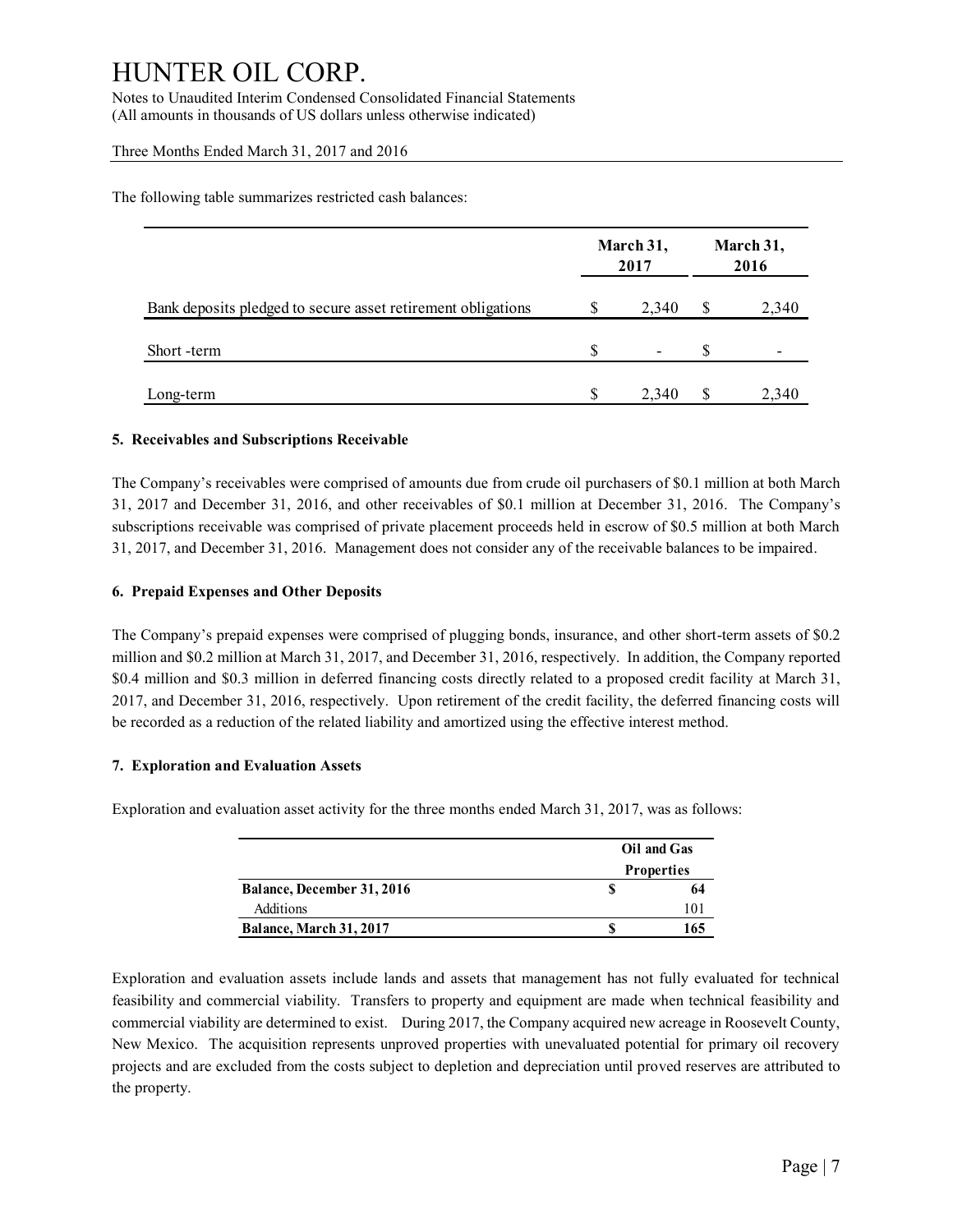Notes to Unaudited Interim Condensed Consolidated Financial Statements (All amounts in thousands of US dollars unless otherwise indicated)

Three Months Ended March 31, 2017 and 2016

#### **8. Property and Equipment**

Property and equipment activity for the period ended March 31, 2017 was as follows:

|                                                          | Oil and Gas                 |              |                    |               |                  |
|----------------------------------------------------------|-----------------------------|--------------|--------------------|---------------|------------------|
|                                                          | <b>Properties</b>           |              | Other $^{(1)}$     |               | <b>Total</b>     |
| Balance, December 31, 2016                               | \$<br>42,623                | $\mathbf{s}$ | 342                | $\mathbf{s}$  | 42,965           |
| Additions                                                | 145                         |              | 345                |               | 490              |
| Dispositions                                             | (155)                       |              | (39)               |               | (194)            |
| Change in discount rates of asset retirement obligations | 120                         |              |                    |               | 120              |
| Balance, March 31, 2017                                  | \$<br>42,733                | \$.          | 648                | <b>S</b>      | 43,381           |
|                                                          |                             |              |                    |               |                  |
|                                                          |                             |              |                    |               |                  |
| Balance, December 31, 2016<br>Depreciation and depletion | \$<br>$(3,826)$ \$<br>(169) |              | $(192)$ \$<br>(11) |               | (4,018)<br>(180) |
| Dispositions                                             |                             |              | 17                 |               | 17               |
| Balance, March 31, 2017                                  | \$<br>$(3,995)$ \$          |              | $(186)$ \$         |               | (4, 181)         |
| Net book value:                                          |                             |              |                    |               |                  |
| December 31, 2016                                        | \$<br>38,797                | \$           | 150                | <sup>\$</sup> | 38,947           |

mber 31, 2016 <br>
S 38,797 \$ 150 \$ 38,947<br>
The "Other" column aggregates long-term, depreciable assets (e.g., Property, Plant, and Equipment, Furnitures and Fixtures) not<br>
included in the aggregated amounts listed either in column listed above.

Future development costs of \$236.2 million and \$95.6 million for the periods ended March 31, 2017 and 2016, respectively, have been included in the computation of depletion expense. No general and administrative costs have been capitalized with regard to property and equipment.

# **9. Asset Retirement Obligations**

The following table presents the reconciliation of the beginning and ending aggregate carrying amount of the estimated future obligations associated with the retirement of oil and gas properties:

| <b>Balance, December 31, 2016</b>                        | 17,767 |
|----------------------------------------------------------|--------|
| Increase in provision due to change in discount rates    | 120    |
| Increase in provision due to passage of time (accretion) | 111    |
| Asset retirement costs incurred                          |        |
| Balance, March 31, 2017                                  |        |

The total undiscounted amount of estimated future cash flows required to settle the obligations as of March 31, 2017, is \$27.2 million, which has been discounted using risk free rates from 0.81% to 2.89% and an assumed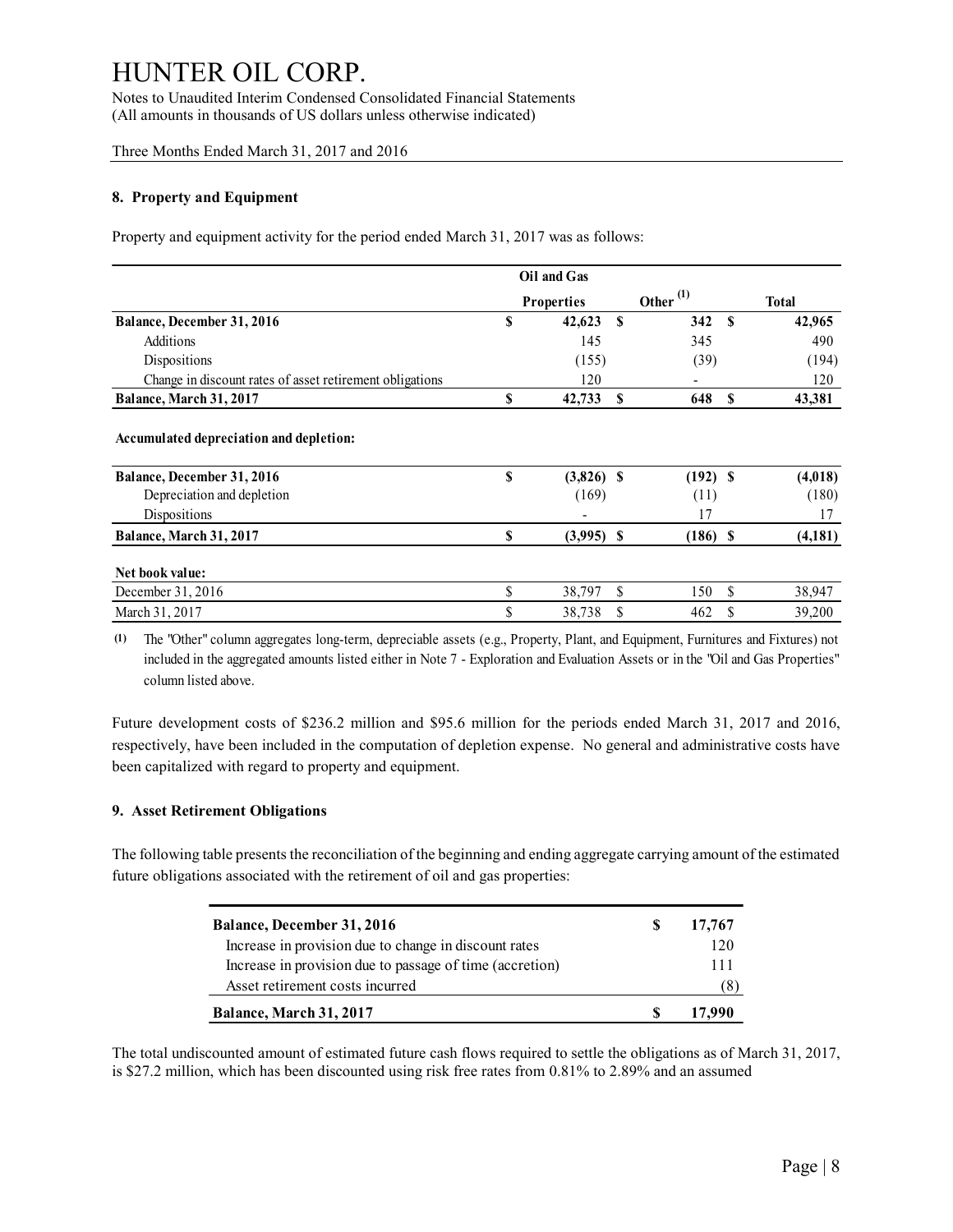Notes to Unaudited Interim Condensed Consolidated Financial Statements (All amounts in thousands of US dollars unless otherwise indicated)

### Three Months Ended March 31, 2017 and 2016

inflation rate of 1.50%. These obligations are expected to be settled over the next twenty-four years and will be funded from general Company resources at the time of retirement.

At March 31, 2017, the Company estimated asset retirement obligations of \$2.0 million and \$0.9 million for active leases administered by the Bureau of Land Management (BLM) and for active leases administered by the New Mexico Oil Conservation Division (OCD), respectively, in its Milnesand field. In addition, the Company estimated plugging obligations of \$1.5 million and \$8.5 million for active BLM leases and for active OCD leases, respectively, in its Chaveroo field. Total estimated asset retirement obligations for expired leases (all in the Chaveroo field) was \$2.4 million. The following table summarizes the Company's total estimated asset retirement obligation by field at March 31, 2017 and 2016.

| 31, 2017 and 2016.      |                      |            |  |                       |  |                          |  |            |  |                   |              |
|-------------------------|----------------------|------------|--|-----------------------|--|--------------------------|--|------------|--|-------------------|--------------|
|                         | <b>Active Leases</b> |            |  | <b>Expired Leases</b> |  |                          |  |            |  |                   | <b>Total</b> |
|                         |                      | <b>BLM</b> |  | <b>OCD</b>            |  | <b>BLM</b>               |  | <b>OCD</b> |  | <b>Facilities</b> | Liability    |
| Milnesand Field         |                      | 2,020      |  | 900                   |  | $\overline{\phantom{0}}$ |  |            |  | 756               | 3,676        |
| Chaveroo Field          |                      | 1.534      |  | 8.713                 |  | 1.173                    |  | 1.022      |  | 1.872             | 14,314       |
| Balance, March 31, 2017 |                      | 3,554      |  | 9,613                 |  | 1.173                    |  | 1,022      |  | 2,628             | 17,990       |

| Dalance, March 91, 2017        | J. | J.JJ4      | D                    | 7.01J      | v. | 1,179      | ٠п                    | 1.V44      | 4.040             | D            | 17,990    |
|--------------------------------|----|------------|----------------------|------------|----|------------|-----------------------|------------|-------------------|--------------|-----------|
|                                |    |            | <b>Active Leases</b> |            |    |            | <b>Expired Leases</b> |            |                   | <b>Total</b> |           |
|                                |    | <b>BLM</b> |                      | <b>OCD</b> |    | <b>BLM</b> |                       | <b>OCD</b> | <b>Facilities</b> |              | Liability |
| Milnesand Field                |    | 2,115      |                      | 942        |    | -          |                       |            | 761               |              | 3,818     |
| Chaveroo Field                 |    | .661       |                      | 7.327      |    | 1,550      |                       | 2.644      | 2,057             |              | 15,239    |
| <b>Balance, March 31, 2016</b> |    | 3,776      |                      | 8.269      |    | 1,550      |                       | 2.644      | 2,818             |              | 19,057    |

The \$0.6 million recorded as current asset retirement obligations at March 31, 2017, represents the amount that the Company anticipates spending over the proceeding twelve calendar months on surface reclamation activities associated with recent asset retirement activities coupled with the estimated cost of asset retirement activities for the next ten wells in its BLM-compliant abandonment program.

# **10. Accounts Payable and Accrued Liabilities**

The Company's trade payables at March 31, 2017, and December 31, 2016, were \$0.5 million and \$0.4 million respectively. The Company's accrued liabilities at both March 31, 2017, and December 31, 2016, were \$1.0 million.

During 2016, the Company received \$1.75 million in private placement funds discussed in Note 16 – Private Placement. Gross proceeds totaled \$2.5 million. The Company also incurred offering costs of \$0.036 related to the private placement. The funds are recorded in equity instruments on the unaudited interim condensed consolidated balance sheet (see Note 11 – Equity Instruments).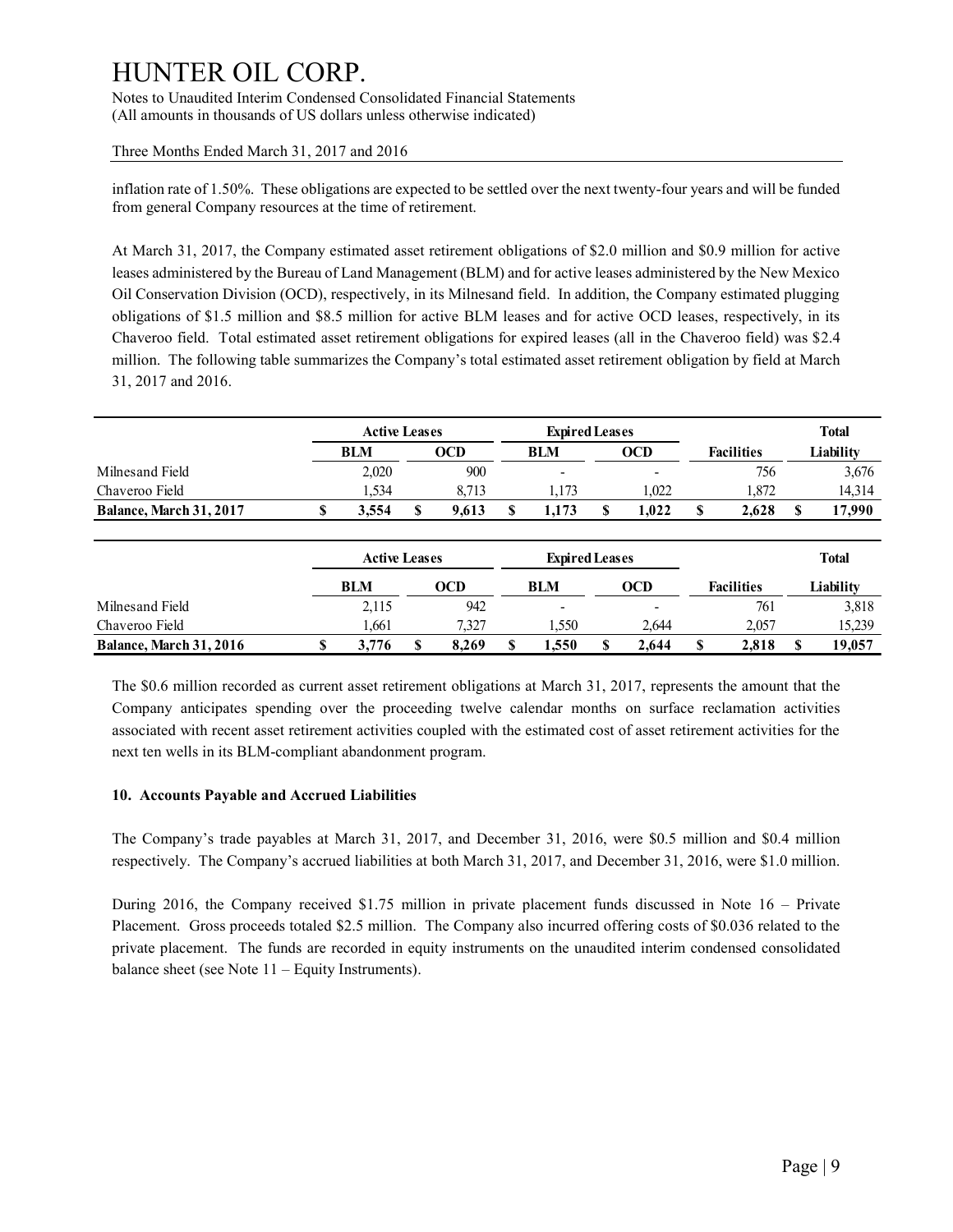Notes to Unaudited Interim Condensed Consolidated Financial Statements (All amounts in thousands of US dollars unless otherwise indicated)

Three Months Ended March 31, 2017 and 2016

#### **11. Equity Instruments**

**Share Consolidation** – Effective January 21, 2015, the Company implemented a share consolidation on the basis of one new common share for every ten pre-consolidation shares. Effective September 9, 2016, the Company implemented a share consolidation on the basis of one new common share for every ten pre-consolidation shares as of September 9, 2016. Accordingly, all references to the outstanding common shares of the Company in these financial statements have been restated to give effect to the consolidations as if the number of shares were effective for all periods presented.

**Authorized Shares –** The Company is authorized to issue an unlimited number of common shares of no par value and up to 25 million preferred shares of no par value.

**Issued and Outstanding –** The Company had 8,070,871 common shares outstanding at March 31, 2017 and 1,600,881 common shares outstanding at March 31, 2016. The Company did not issue new shares during the first three months of 2017.

The Company had 1,000 preferred shares outstanding at March 31, 2017 and 2016, respectively.

**Stock option plan –** The Company has a stock option plan under which up to 10% of the number of outstanding common shares may be reserved for issuance as of any particular stock option grant date. The stock options were granted with a five-year expiry term. The exercise prices for all outstanding options are denominated in Canadian dollars, the trading currency of the Company's common shares.

As of March 31, 2017, the Company has nil stock options outstanding.

**Earnings per share –** The weighted average number of shares outstanding that was used for purposes of the computation of basic per share data was 8,070,871 at March 31, 2017 and 1,600,881 at March 31, 2016. Since the Company incurred a net loss for both periods, no common stock equivalents were included in the computation of diluted earnings per share as their inclusion would have been anti-dilutive.

**Stock-Based Compensation** – No stock-based compensation expense was recognized during the three months ended March 31, 2017 and 2016, as no options were granted and all options were fully vested at January 1, 2016. Stockbased compensation previously recorded by the Company relating to options that have not been exercised is included in contributed surplus.

At March 31, 2017, there were no stock options outstanding.

#### **12. Related Party Transactions**

The Company paid approximately \$0.06 million in management fees to an entity controlled by the Company's Chief Executive Officer during the three months ended March 30, 2017 and 2016, respectively.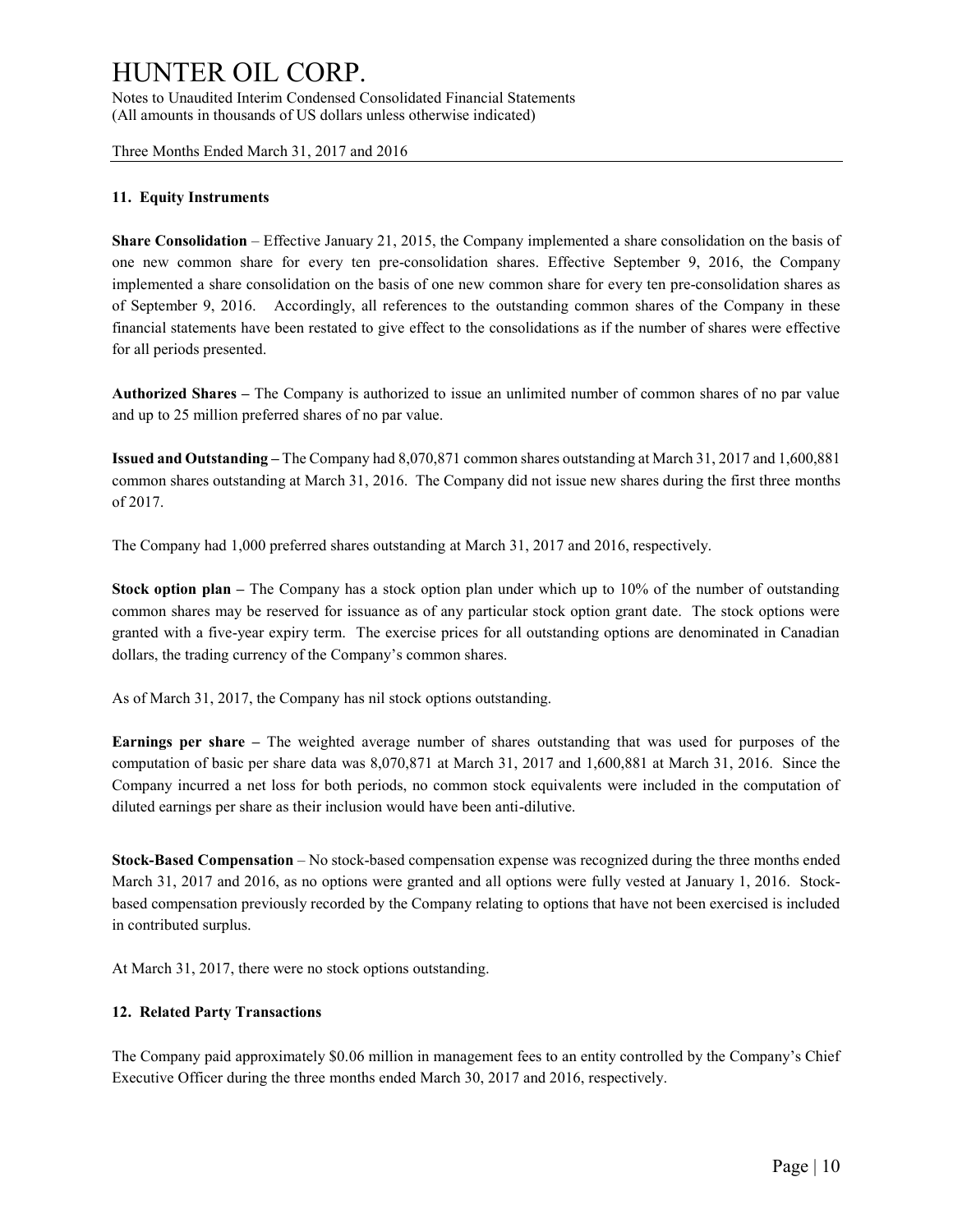Notes to Unaudited Interim Condensed Consolidated Financial Statements (All amounts in thousands of US dollars unless otherwise indicated)

Three Months Ended March 31, 2017 and 2016

### **13. Commitments and Contractual Obligations**

The Company is committed to the following non-cancellable future minimum lease payments, related to two office leases, at March 31, 2017:

| 2017  | S | 47 |
|-------|---|----|
| 2018  |   |    |
| Total | S | 89 |

### **14. Fair Value Measurements**

Fair value estimates are made at a specific point in time, using available information about the financial instrument. These estimates are subjective in nature and often cannot be determined with precision. The Company classifies fair value measurements using a fair value hierarchy that reflects the significance of the inputs used in making the measurements. The fair value hierarchy has the following levels:

- Level 1 Values are based on unadjusted quoted prices available in active markets for identical assets or liabilities as of the reporting date.
- Level 2 Values are based on inputs, including quoted forward prices for commodities, time value and volatility factors, which can be substantially observed or corroborated in the marketplace. Prices in level 2 are either directly or indirectly observable as of the reporting date.
- Level 3 Values are based on prices or valuation techniques that are not based on observable market data.

The Company has determined that the carrying value of its short-term financial assets and liabilities (cash and cash equivalents, restricted cash, receivables, accounts payable and accrued liabilities) approximates fair value at the consolidated balance sheet dates due to the short-term maturity of these instruments.

#### **15. Risk Management**

**Risks Associated with Financial Assets and Liabilities** – The Company is exposed to financial risks arising from its financial assets and liabilities. Financial risks include market risks (such as commodity prices, foreign exchange and interest rates), credit risk and liquidity risk. The future cash flows of financial assets or liabilities may fluctuate due to movements in market prices and the exposure to credit and liquidity risks. Disclosures relating to exposure risk are provided in detail as follows:

# **Credit Risk**

Credit risk is the risk of an unexpected loss if a customer or counterparty to a financial instrument fails to meet its contractual obligations. The Company's financial instruments exposed to concentrations of credit risk are primarily cash and cash equivalents, including restricted cash, and accounts receivable.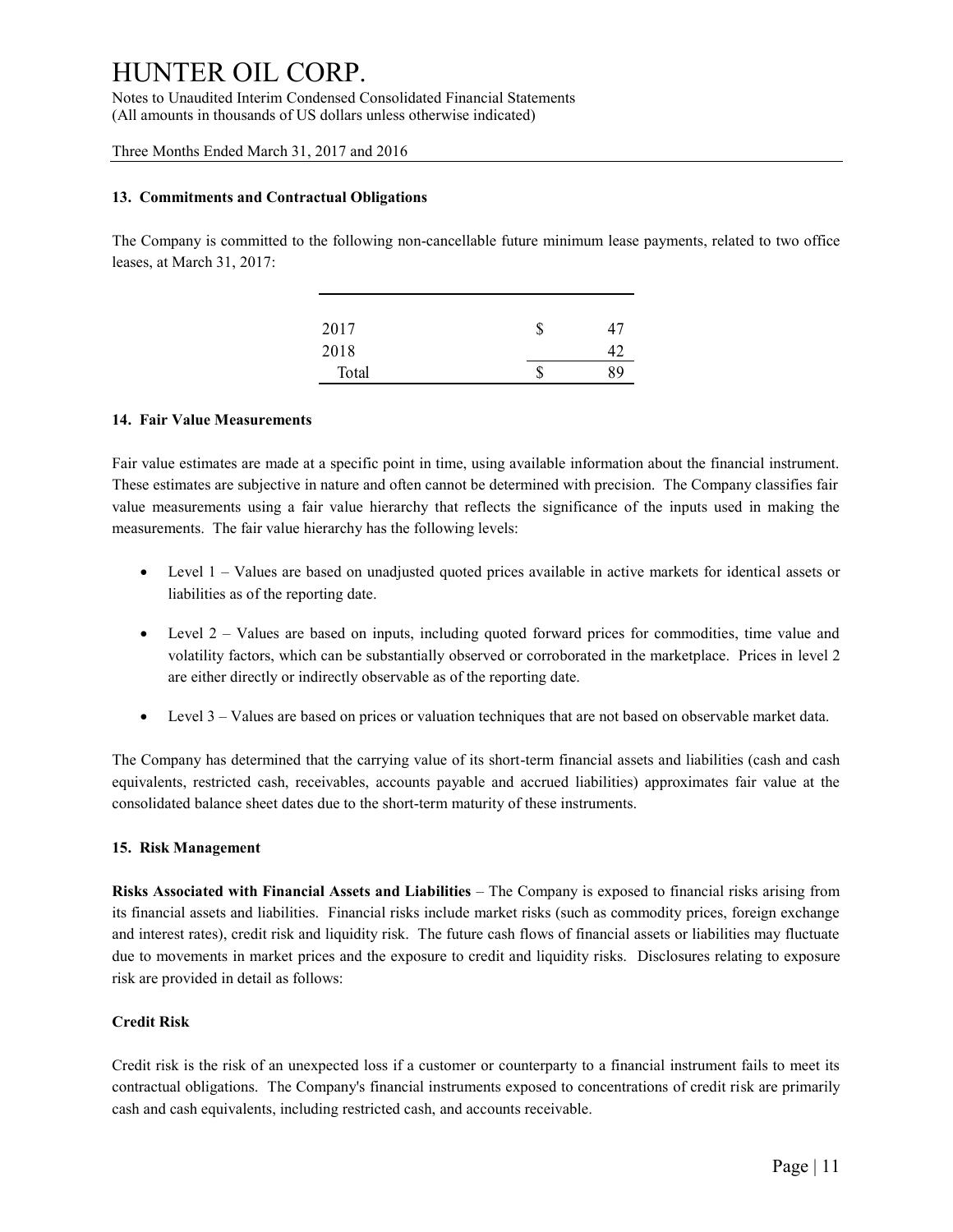Notes to Unaudited Interim Condensed Consolidated Financial Statements (All amounts in thousands of US dollars unless otherwise indicated)

Three Months Ended March 31, 2017 and 2016

The Company limits its exposure to credit risk with respect to cash equivalents by investing available cash in shortterm deposits with Canadian and US banks, principally in overnight money market funds investing in government treasury instruments. The Company's receivables mainly consist of amounts due from sales of its crude oil and natural gas production.

With respect to its crude oil and natural gas production receivables, the Company is the operator of all its property interests and owns the significant majority of the working interest in producing properties.

Receivables related to the sale of crude oil production are with two major reputable marketers and proceeds are collected within approximately 25 days following the month of delivery. The Company produces a limited amount of natural gas which is sold to a reputable purchaser and collections occur within approximately 55 days of the end of any monthly period.

# **Liquidity Risk**

Liquidity risk is the risk that the Company will not be able to meet its financial obligations as they fall due. As described in Note 2 of these consolidated financial statements, management of the Company has assessed that there may be significant doubt regarding the Company's ability to continue as a going concern. The Company's approach to managing liquidity risk is to ensure, as far as possible, that it will always have sufficient liquidity to meet liabilities when due. At March 31, 2017, the Company had cash of \$0.1 million, excluding restricted cash of \$2.3 million. The Company is still dependent on raising funds by borrowings, equity issues, or asset sales to finance its ongoing operations, capital expenditures and acquisitions. The contractual maturity of the majority of accounts payable is within three months or less. The Company has historically financed its expenditures and working capital requirements through the sale of common stock or, on occasion, through the issuance of short-term debt.

# **Foreign Exchange Risk**

Substantially all of the Company's assets and expenditures are either denominated in or made with US dollars. As a result, the Company has very limited exposure to foreign exchange risk in relation to existing commitments or assets denominated in a foreign currency. The Company has chosen not to enter into any foreign exchange contracts since its Canadian dollar working capital balances are not significant to the consolidated entity.

# **Commodity Price Risk**

The Company is exposed to fluctuations in the world commodity prices for its products with a corresponding impact to cash flow. Reduced cash flow may result in lower levels of capital being available for field activity, thus compromising the Company's capacity to grow production while at the same time replacing continuous production declines from existing properties. When the Company forecasts increased debt levels due to capital expenditures exceeding cash flow, it may enter into oil and natural gas hedging contracts in order to provide stability of future cash flow. The Company engages in derivative financial instruments solely to manage its commodity price risk exposure relative to its actual commodity production and not for speculative purposes. The Company has no derivative contracts in place at March 31, 2017.